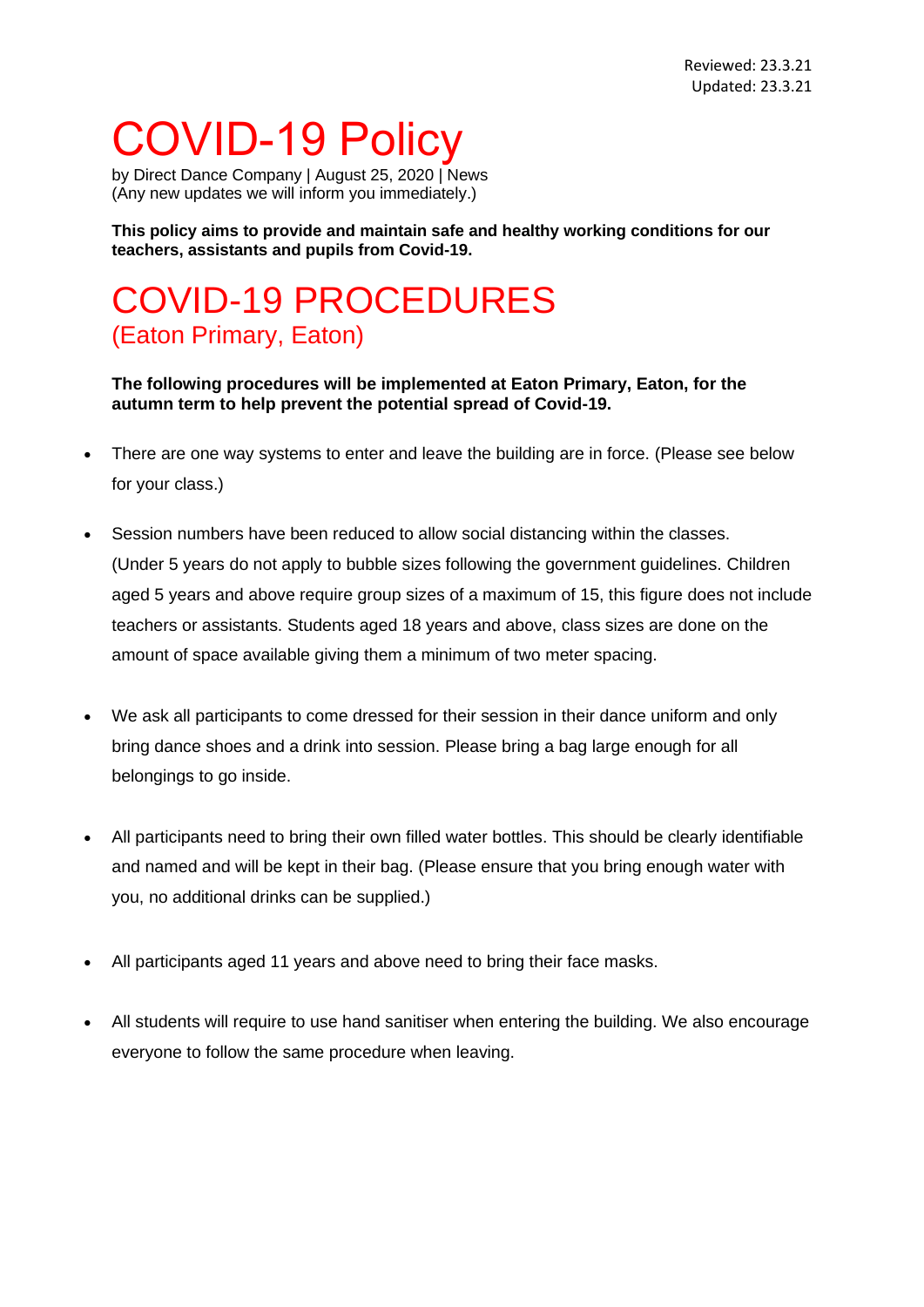- **Julie's classes only**. Please line up by the bike sheds next to Eaton Elephants to the right of the car park adhering to social distancing rules. (There will be posters up to show you where.) Nobody can enter into the building unless accompanied by a member of the Direct Dance's team**.** Please adhere strictly to social distance rules at drop off and pick up times. No parents/careers allowed within the building. An assistant will open the door at the designated time. Each student will be greeted and given hand sandititser upon entrance. Students will be registered in the hallway and wait until the main door is closed before entering the hall. Any student aged 11 and over will need to wear their mask upon entrance. This can be removed once within the hall.
- **Debbie's classes only.** Please line up at the reception door main school entrance through the gate from the car park adhearing to social distancing rules. (There will be posters up to show you where.) Nobody can enter into the building unless accompanied by a member of the Direct Dance's team**.** Please adhere strictly to social distance rules at drop off and pick up times. No parents/careers allowed within the building. An assistant will open the door at the designated time. Each student will be greeted and given hand sandititser upon entrance. Students will be registered in the hallway and wait until the main door is closed before entering the hall. Any student aged 11 and over will need to wear their mask upon entrance. This can be removed once within the hall.
- There will be no waiting inside The Eaton Primary School to avoid overcrowding. Please arrive punctual for the start of your session and leave immediately after from your designated area. Only those taking part in our classes will be permitted on site. Without a member of the Direct Dance Team you will not be allowed to enter the building.
- Teachers will also adhere to social distancing rules where possible.
- Also please be aware of the current government guidelines for indoor music. We will not be giving instructions over music playing.

## *"2f: Noise*

*All venues should ensure that steps are taken to avoid people needing to unduly raise their voices to each other. This includes – but is not limited to – refraining from playing music or broadcasts that may encourage shouting, including if played at a volume that makes normal conversation difficult. This is because of the potential for increased risk of transmission – particularly from aerosol and droplet transmission.*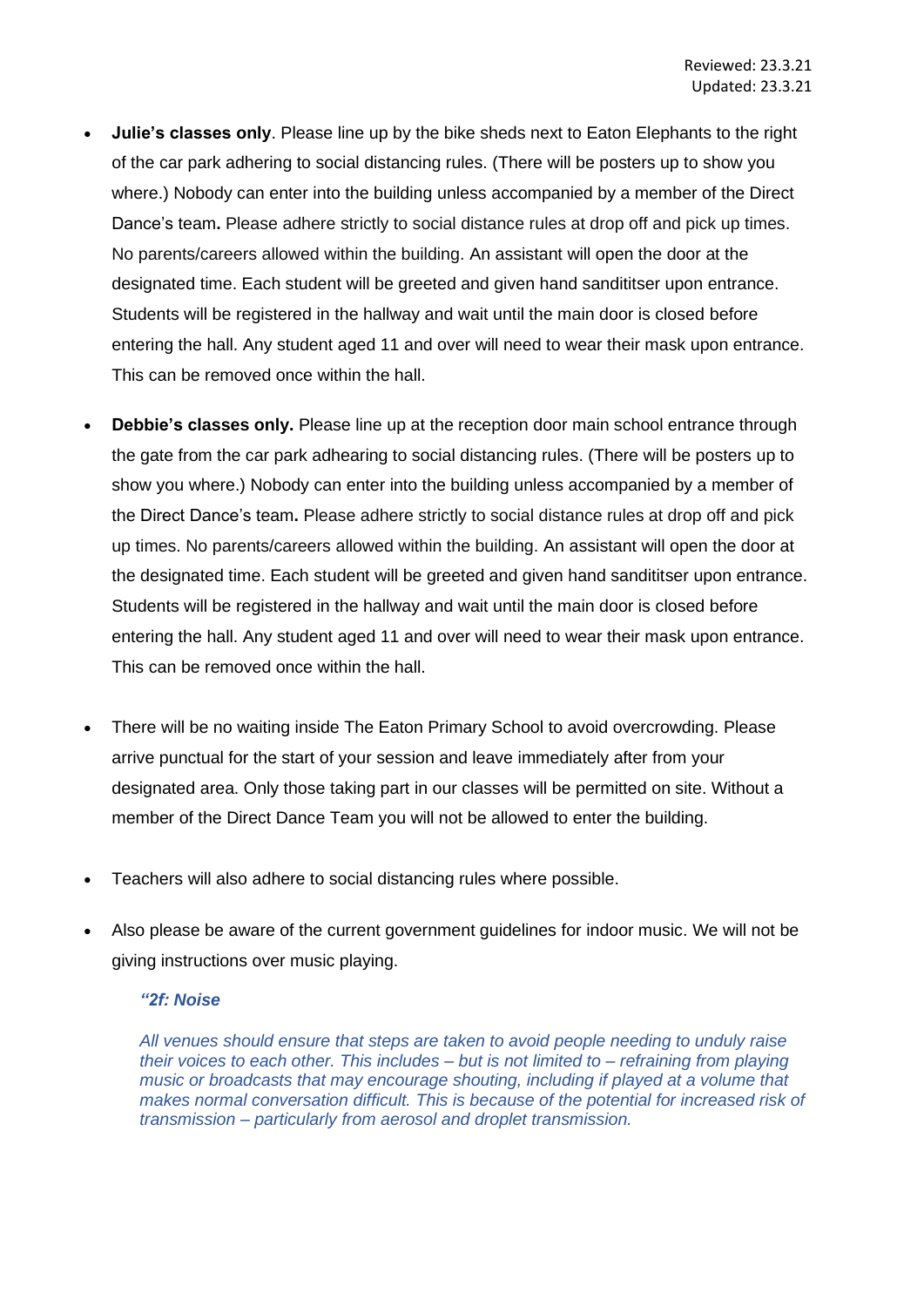*We will develop further guidance, based on scientific evidence, to enable these activities as soon as possible. You should take similar steps to prevent other close contact activities – such as communal dancing."*

- **Julie's classes only.** At the end of the session, we will bring all students with their belongings to the exit door. This is the door on the infant playground (the one with a wooden play castle) where you used to enter for Direct Dance and they will be let them out one by one. Please remember to adhere to socially distancing when collecting. No student will be allowed out without permission from their member of the Direct Dance team. If a different adult is collecting please inform the Direct Dance team proir to start of session. If a student is walking home by themselves and under the age of 16 years, we will need written consent for this to happen. When waiting for your child and leaving please adhering to social distancing rules.
- **Debbie's classes only.** At the end of the session, we will bring all students with their belongings to the exit door. This is the door on the junior playground (the one with a wooden play pirate ship) accessed from the car park through the gate on the left. Please remember to adhere to socially distancing when collecting. No student will be allowed out without permission from their member of the Direct Dance team. If a different adult is collecting please inform the Direct Dance team prior to start of session. If a student is walking home by themselves and under the age of 16 years, we will need written consent for this to happen. When waiting for your child and leaving please adhering to social distancing rules.
- Direct Dance will clean the toilet and sink area, door handles and flooring between each class and the equipment as required. Direct Dance will clean the areas requested by the school using the products provided before leaving.
- We will continue to record all attendances and their contact details to allow us to contact you for "test and trace" if required.
- Anyone who is experiencing symptoms of Covid-19 (or have a member of their household who is experiencing symptoms) will not be allowed to enter the studio. These symptoms include:
	- o A high temperature (temperature checks may take place on arrival)
	- o A new, continuous cough
	- o Loss or change to sense of smell or taste